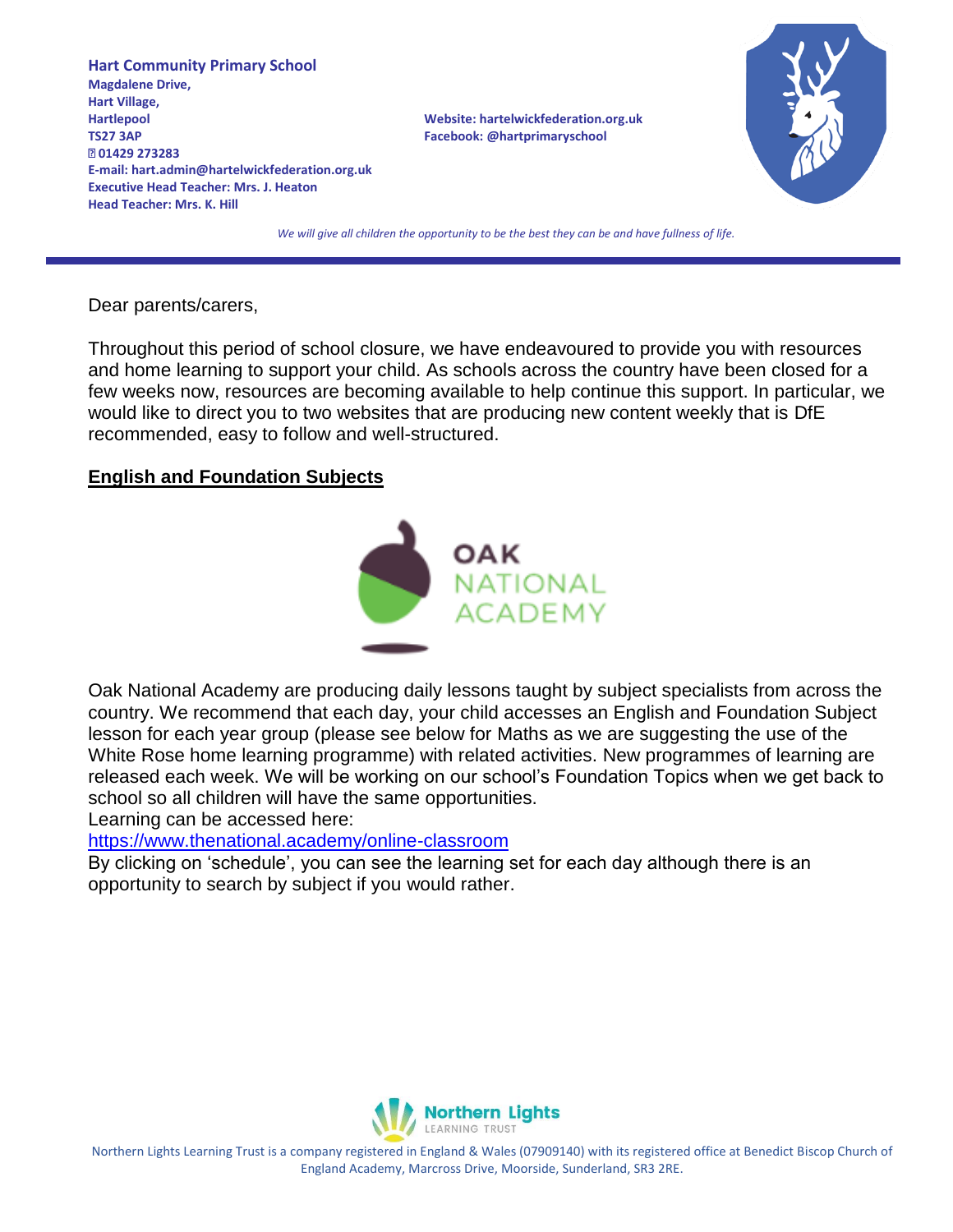**Hart Community Primary School Magdalene Drive, Hart Village, Hartlepool Website: hartelwickfederation.org.uk TS27 3AP Facebook: @hartprimaryschool 01429 273283 E-mail: hart.admin@hartelwickfederation.org.uk Executive Head Teacher: Mrs. J. Heaton Head Teacher: Mrs. K. Hill** 



*We will give all children the opportunity to be the best they can be and have fullness of life.*

### **Maths**



White Rose Maths have produced some great home learning resources. Released each week, the units are separated by year group and feature a daily lesson with accompanying activities as well as a handy answer sheet.

To use, just follow these four easy steps:

- 1. Click on the set of lessons for your child's year group.
- 2. Watch the video (either on your own or with your child).
- 3. Find a calm space where your child can work.
- 4. Use the video guidance to support your child as they work through a lesson.

White Rose will be publishing new units each week. If you can't get enough of maths, previously published units are also available online for you to use.

In addition, the White Rose team are online (access via their social media channels) every weekday between 10.00 and 11.00am to share children's questions and examples of work.

# **Wellbeing**

This period of uncertainty, changes to routine and isolation can prove stressful for both adults and children alike. Please do contact school if we can help in any way by emailing [info@hartelwickfederation.org.uk](mailto:info@hartelwickfederation.org.uk) and someone will get back to you. There are also some helpful resources to promote wellbeing under the curriculum section of our school website.

# **Physical Activity**

Being active is important for children's physical and mental wellbeing but getting outside can be tricky. Below are some ideas that you may find helpful: Joe Wicks PE lessons at home (YouTube) KS1 and KS2 Oti Mabuse kids dance class (YouTube) KS1 and KS2 Cosmic Kids Yoga (YouTube) which is great for EY and KS1.



Northern Lights Learning Trust is a company registered in England & Wales (07909140) with its registered office at Benedict Biscop Church of England Academy, Marcross Drive, Moorside, Sunderland, SR3 2RE.